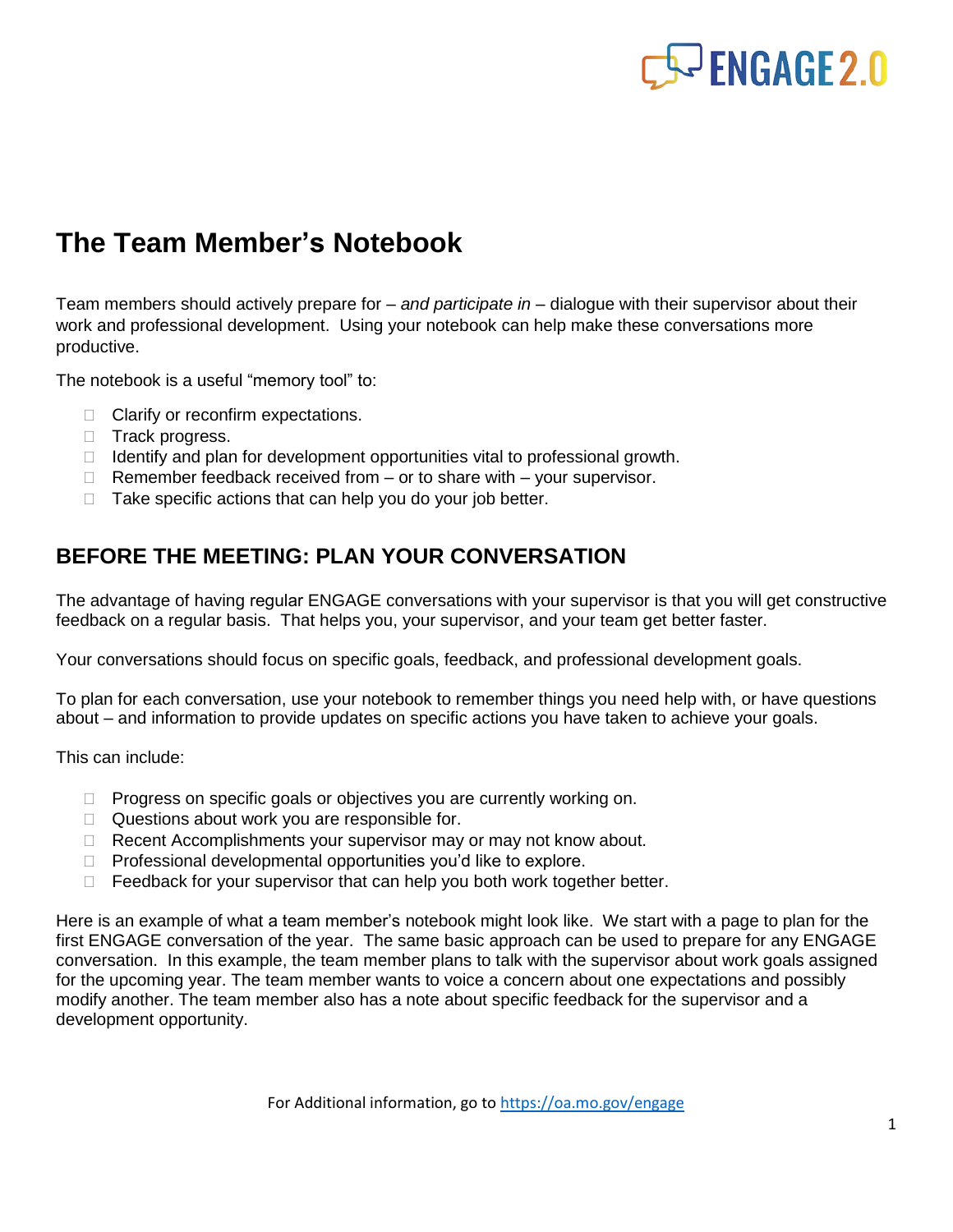# **S-ENGAGE 2.0**

#### **ENGAGE Meeting with Matt on February 15 @ 2PM**

Reviewed the list of work assignments from last year.

Looks good with these exceptions:

- Not sure it will work to come up with 3 new outreach programs. Might be better to keep it at 2 (like last year). Need flexibility!
- Ask about changing due date for weekly status report to Friday instead of Monday. I think I'm forgetting stuff over the weekend! Already mentioned this to Jan and Bill. They'd be okay with it.

Issue! – Can't always get in to see you (busy). Need more time to go over things like new program content in person – NOT EMAIL!

Still want to be more involved in team processes and work with more people – anything new I can do or learn?

Should ask about attending the regional conference this year; want the opportunity to learn the latest from other colleagues

### **DURING THE CONVERSATION: TAKE NOTES**

Use the notebook to capture important points along the way as the conversation progresses.

Examples of notes may include:

- $\Box$  Answers to questions that help to clarify job expectations.
- $\Box$  Agreed-upon goals resulting from the conversation.
- $\Box$  Examples of effort to improve performance.
- $\Box$  Specific feedback to get better.
- Development opportunities.
- $\Box$  Feedback you provided to the supervisor on their communication style, and other concerns or observations.
- $\Box$  Questions or direction from the supervisor to follow-up on prior to the next meeting.

#### **AS THE MEETING CONCLUDES: REVIEW YOUR NOTES**

Make sure that you have written down the relevant information. Refer back to your notebook to summarize key points with the supervisor.

For Additional information, go to<https://oa.mo.gov/engage>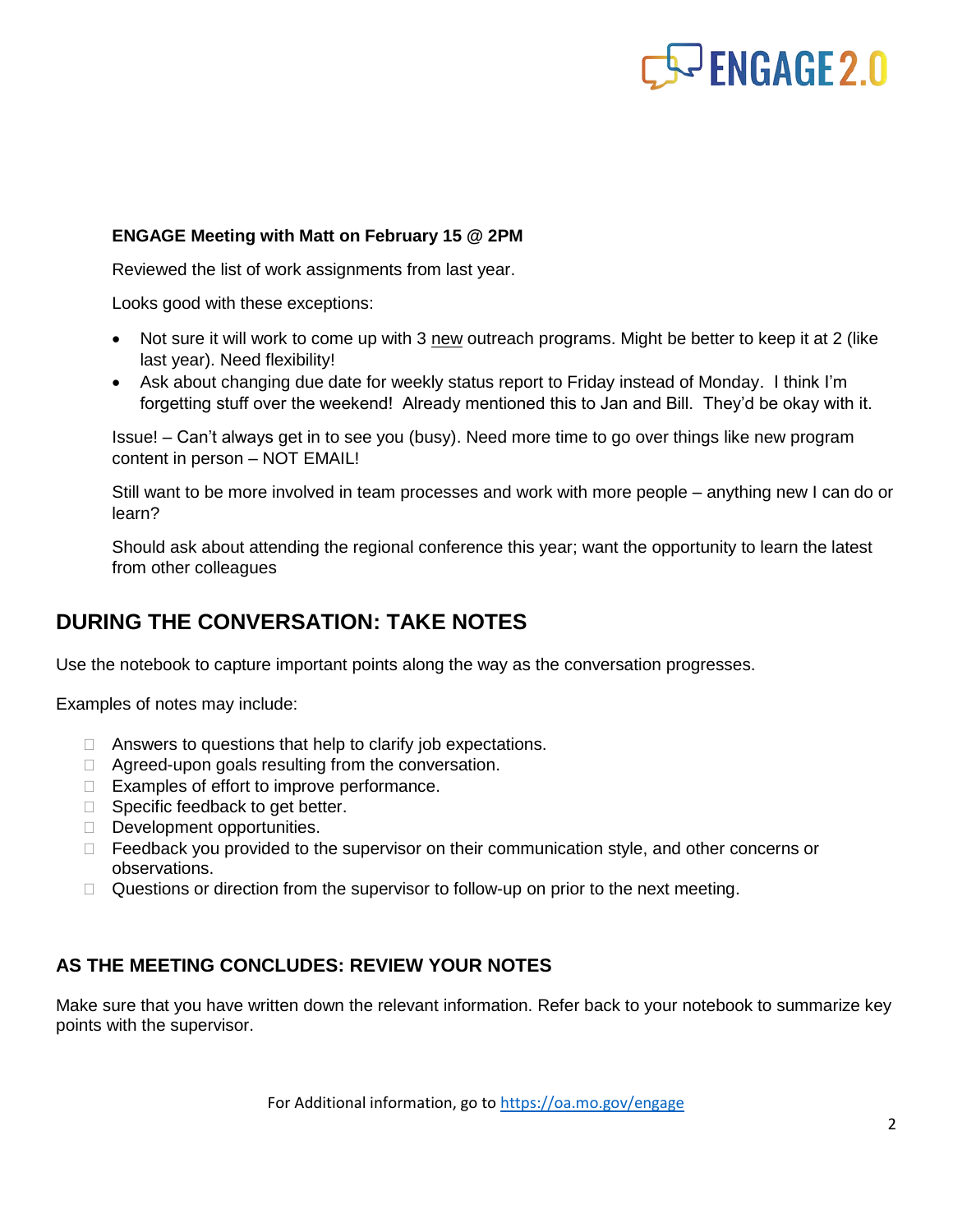

This will help to:

- $\Box$  Provide another opportunity to make sure that you understood each other.
- □ Reinforce coaching or feedback received.
- □ Clarify next steps.

Each team member should make notes in the way that works best for them. But they should capture the main takeaways from the conversation. Some people like detailed notes, others like long sentences, and some like quick bullets. Use what works best for you.

Here is an example of what a team member's notebook with notes from their conversation with the supervisor might look like.

A reminder of what happened during the meeting and specific follow up actions the team member should work on after the meeting.

Discussed core goals

- $\bullet$  Keep the number of new outreach programs to  $3 -$  but with some flexibility if other projects get in the way.
- Okay to start submitting the weekly status report on Friday.
- Confirmed submit training schedule 2 months prior to start of each quarter.

Praise for last webinar, but will schedule more walk-throughs next time to avoid technical glitches (logon, chat pods…)

NEW! Work with Ann on the Employee Recognition website. Need to submit 5 new ways to increase agency interest by 3/30. Need to have 2 ideas up and running by 5/30.

NEW! Asked to do more with customers and contractors! Pair-up on next customer request, then solo (but okay to ask questions).

Use Outlook to schedule face-to-face meetings when needed.

Regional conference is a possibility…

#### **My To-Do's**

Prepare next quarter training schedule ASAP!

Meet with Ann and Mac on ideas for the Employee Recognition website. Reserve Thursday for brainstorming!

Get copies of past customer and contractor agreements to help with handling customer requests.

For Additional information, go to<https://oa.mo.gov/engage>